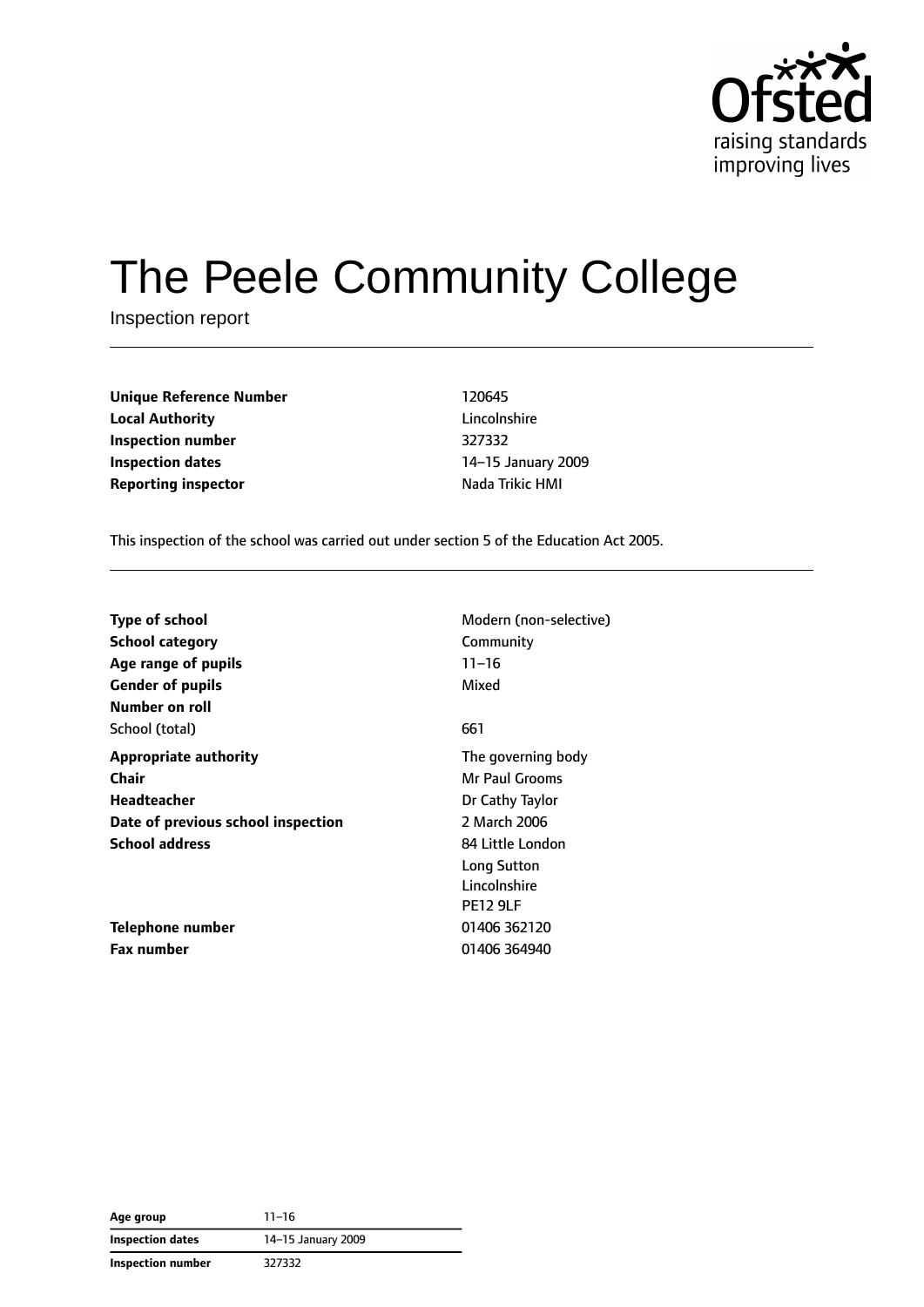.

<sup>©</sup> Crown copyright 2009

Website: www.ofsted.gov.uk

This document may be reproduced in whole or in part for non-commercial educational purposes, provided that the information quoted is reproduced without adaptation and the source and date of publication are stated.

Further copies of this report are obtainable from the school. Under the Education Act 2005, the school must provide a copy of this report free of charge to certain categories of people. A charge not exceeding the full cost of reproduction may be made for any other copies supplied.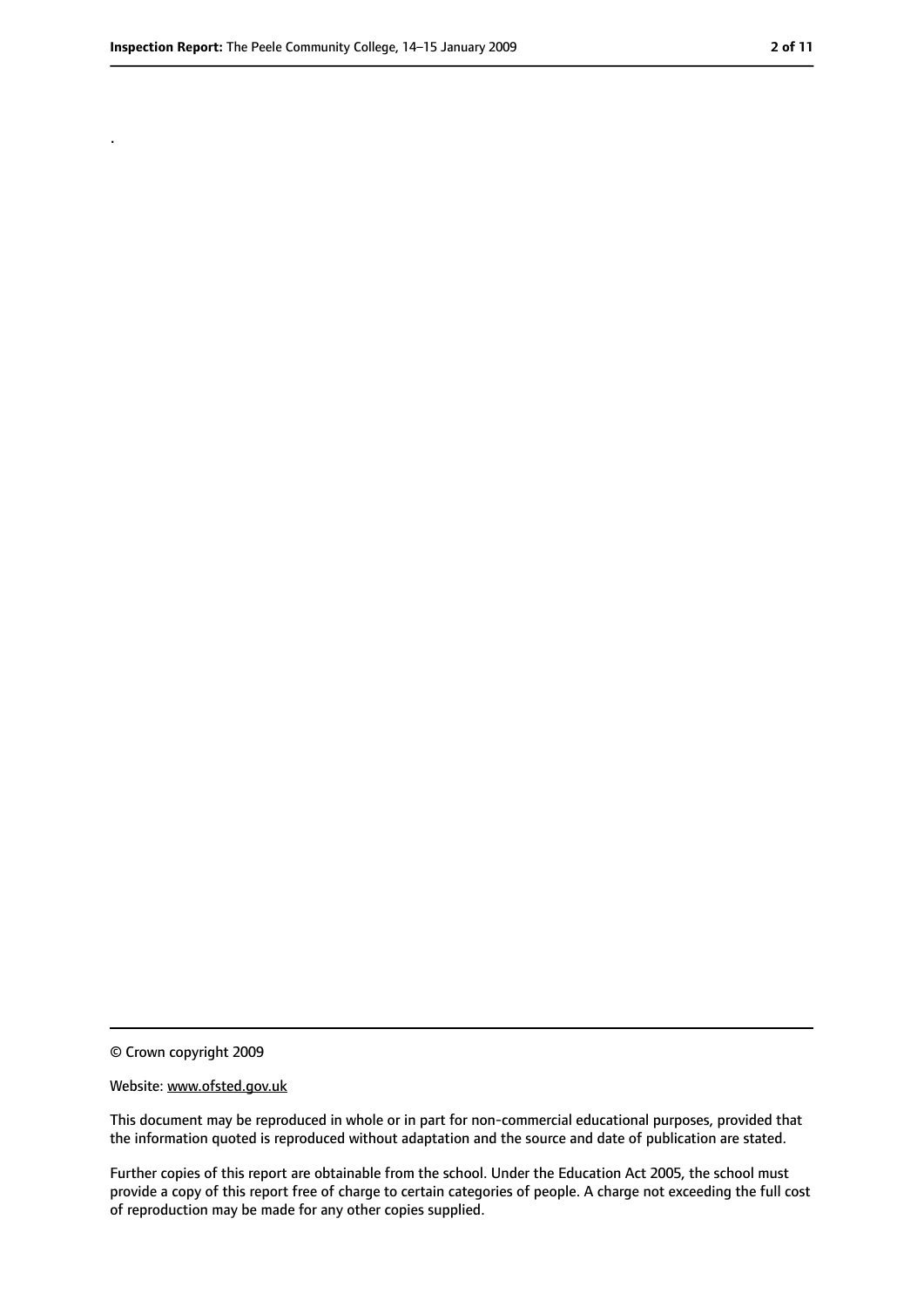# **Introduction**

The inspection was carried out by one of Her Majesty's Inspectors and three Additional Inspectors.

# **Description of the school**

The Peele Community College is smaller than average, with more boys than girls. The college attracts students from a wide geographical area. Academic selection means that the overall attainment on entry to the college is generally below average with fewer students of high ability. The majority of students are from White British backgrounds, although the number of students with English as an additional language is growing. A few students are at an early stage in learning English. The proportion of students eligible for free school meals is below average. The number of students with a statement of special education needs is above average, as is the number with learning difficulties and/or disabilities.

The college was designated as an extended school in 2005, and achieved the Healthy Schools Award in 2007. The college received confirmation of specialist status for science during the inspection.

Childcare, early education provision, and out-of-school care is provided on the site managed by a private provider.

## **Key for inspection grades**

| Grade 1 | Outstanding  |
|---------|--------------|
| Grade 2 | Good         |
| Grade 3 | Satisfactory |
| Grade 4 | Inadequate   |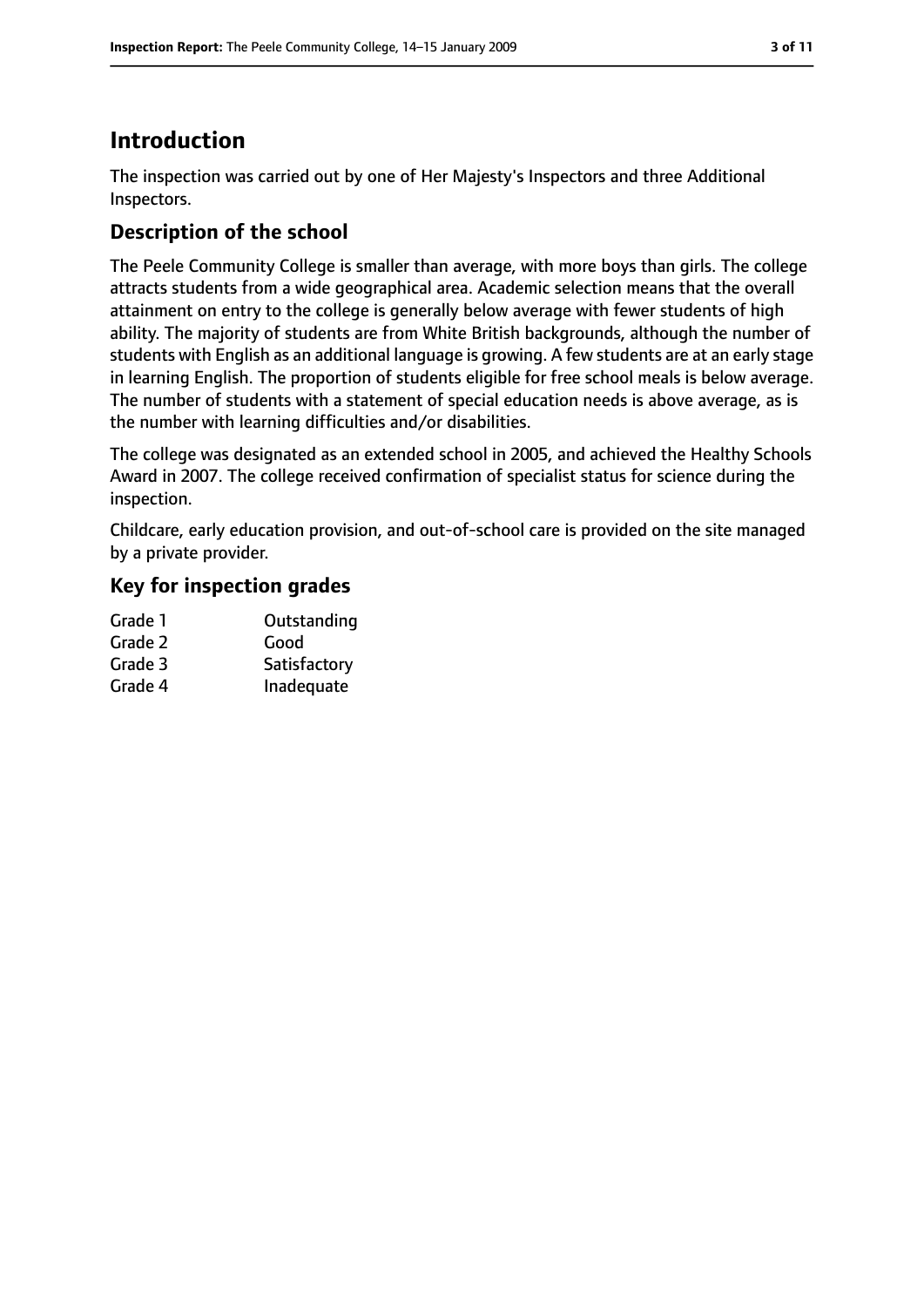## **Overall effectiveness of the school**

#### **Grade: 3**

The Peele is a satisfactory and improving college. Since the last inspection, leadership and management have improved. The headteacher provides strong leadership and clear direction with a relentless focus on achievement. She has raised expectations, improved the ethos and learning culture, and created good team spirit across teaching and support staff. Despite a challenging period of staff changes and recruitment difficulties, standards and achievement have improved. The college has strengthened its identity within the community through extended provision and projects, and good partnerships with education providers to enhance curriculum opportunities, and work related learning.

Overall achievement by the end of Year 11 is satisfactory but this disguises wide variation between subjects and groups of learners. Standards reached remain below average but are improving. This results from improvements in assessment and tracking arrangements, and greater challenge in the use of targets. In 2008, there was a 13% increase in the proportion of students gaining five or more  $A^*$  to C grades to 50%, a college record. The proportion achieving higher grades in both English and mathematics is rising at a slower rate. Girls made less progress than boys did, and many high ability students did not reach the standards expected. This is being tackled through changes in leadership and courses, adjustment to student groupings, more rigorous target setting, regular assessment and progress checks, and flexible intervention to keep students on track. Current tracking records show that Year 11 will continue the upward trend for boys and girls.

The curriculum is satisfactory and improving to meet the needs of learners. Statutory requirements for religious education are not met in Key Stage 4. Vocational courses are developing well and proving to be a successful alternative to GCSE courses, offering a new approach to learning. Overall, teaching is satisfactory. Lesson quality ranges from inadequate to outstanding. Senior leaders work hard to minimise the effect of gaps in specialist teaching and staff absence. This is an area of concern for all as it hampers continuity and consistency in learning, is a barrier to personal development and academic guidance, and slows capacity to improve. Where teaching is good, students are challenged and enjoy their learning but there are too many satisfactory lessons. In these lessons, work is not planned carefully enough to meet the different needs of learners, or to engage them in a variety of learning activities, and some students lose interest. A small minority of lessons are affected by low level disruption. Students' enjoyment of lessons is also hampered by too few opportunities to use information and communication technology (ICT).

Personal development and well-being, and spiritual, moral, social and cultural development is satisfactory overall. Students have a good knowledge of how to stay healthy and safe and make a good contribution to the college and local community. Students are actively involved in promoting UNICEF's 'rights respecting' agenda well through assemblies and form time. Although there are a number of local community projects, opportunities for students to understand diverse cultures not represented locally are limited.

Leadership and management are satisfactory. Good systems are in place to check on the quality of work through lesson observation and book sampling. It is too soon to see the impact of these systems in reducing the variation in teaching, standards and achievement. Care, quidance and support are satisfactory although pastoral care is a strength. Leaders have created a safe and caring community. Effective systems are in place to support vulnerable students, they value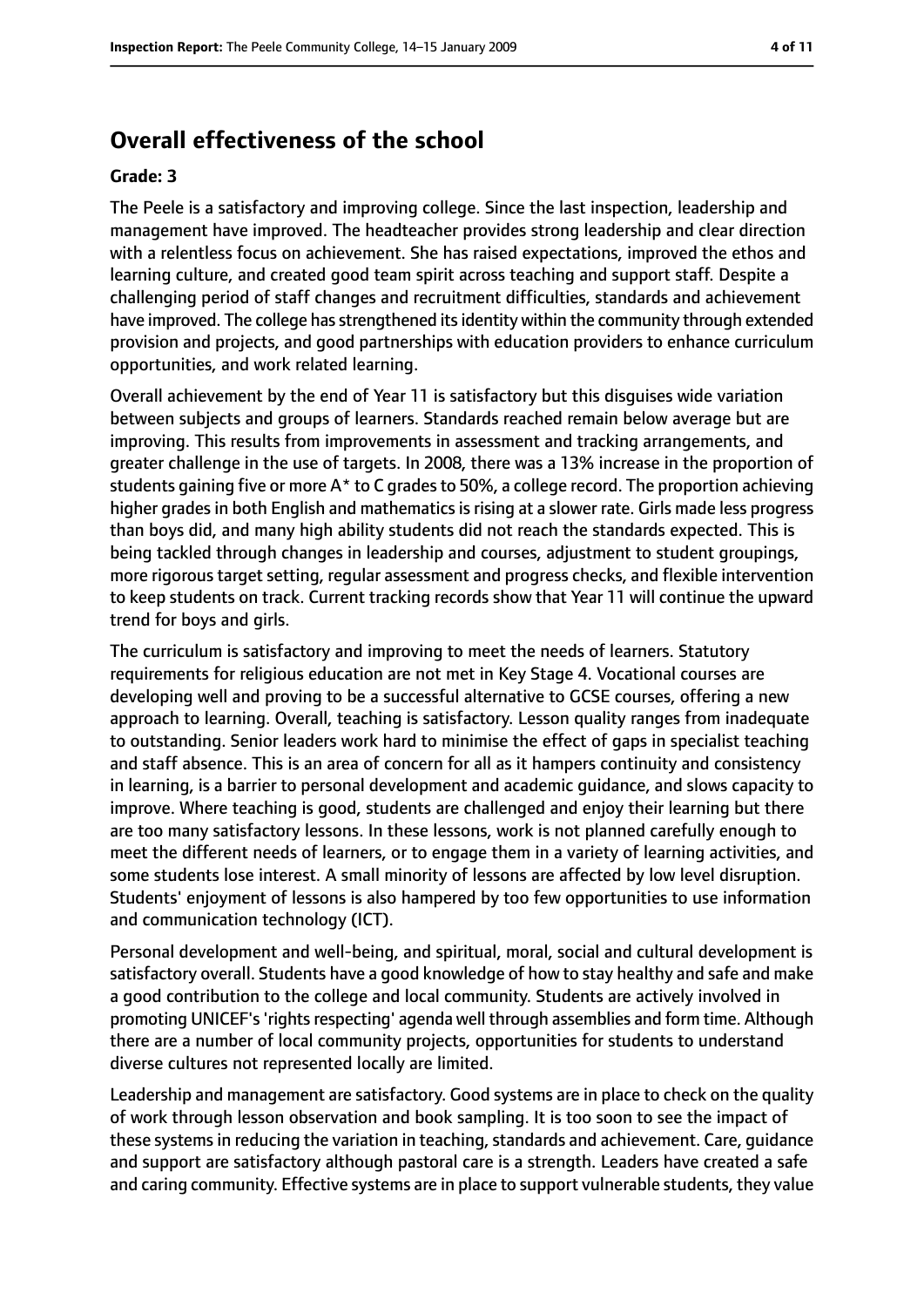the support they receive and speak positively about improved opportunities to extend experiences through new courses and activities. Academic guidance is developing; it is too inconsistent across years, and classes. The setting of more challenging targets is helping to raise aspirations, especially in the core subjects of English, mathematics and science.

The governing body is supportive and has informal links with departments. They are benefiting from training events to enable them to gather first hand evidence to evaluate the college's work.

### **What the school should do to improve further**

- Continue to refine the use of assessment and tracking information across all year groups to plan work better to match students' needs and interests, and to reduce the variation in standards between subjects, and groups of learners.
- Improve the consistency and quality of teaching and learning to engage students more actively, including through better use of new technologies to promote independent learning.
- Extend opportunities for students to increase their understanding and appreciation of cultural diversity within Britain, and their global awareness.
- Take steps to meet the statutory requirement for religious education.

A small proportion of the schools whose overall effectiveness is judged satisfactory but which have areas of underperformance will receive a monitoring visit by an Ofsted inspector before their next section 5 inspection.

# **Achievement and standards**

#### **Grade: 3**

Students' attainment on entry varies from year to year from below the national average to broadly average. Since the time of the last inspection, standards and achievement have been uneven. They have remained well below average at the end of Key Stage 3. In 2007, standards increased in English and science but declined in mathematics. Boys'standards were exceptionally low in English and mathematics. Overall progress was boosted by good results in science by the vast majority of students. College results for 2008 show good improvement in mathematics, average standards in science, and a dip in English. Progress is satisfactory overall.

The college emphasis on Key Stage 4 is resulting in an improving picture overall. Leaders recognise the need to retain a sharp focus on key skills to increase opportunities and choices for learners. Systems to track student progress have recently strengthened. Consequently, leaders are better able to identify older students at risk of falling behind, to focus on the progress of groups of learners in order to reduce gaps in attainment and to determine appropriate intervention strategies to keep students on track, in core subjects. Students with learning difficulties and/or disabilities make satisfactory progress. Progress is not assessed regularly enough for those students withdrawn for additional support.

## **Personal development and well-being**

#### **Grade: 3**

Students have responded well to initiatives designed to promote healthy lifestyles, with the result that they understand the need to make healthy food choices. They are well advised and provided for with sports and healthy foods. Their behaviour has improved over the last year as a result of clearer expectations supported by a popular rewards system. There is good behaviour in lessons where teaching is of a better standard, because students enjoy these lessons. At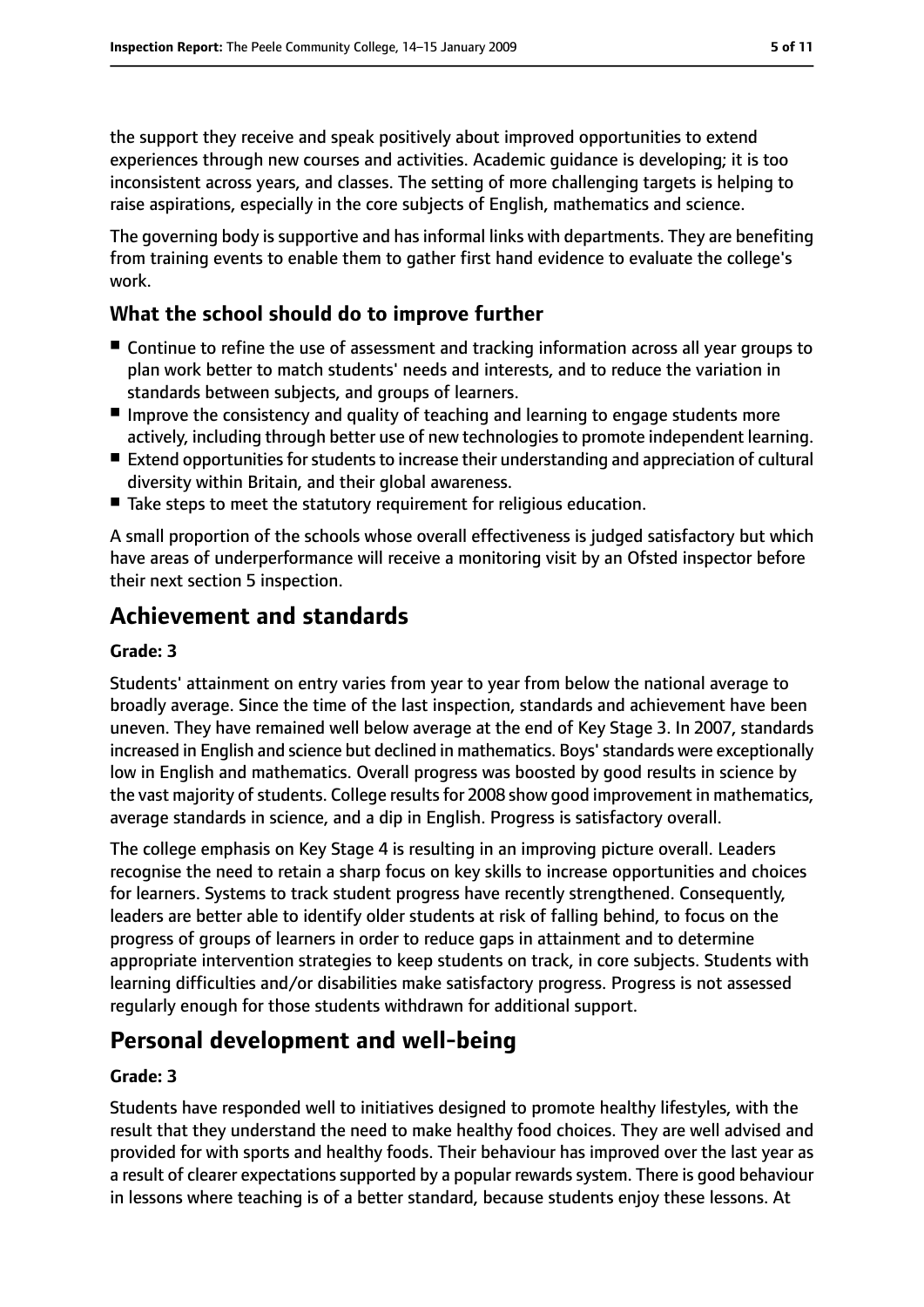other times, there is restlessness, with low level disruption. Behaviour in the public areas of the college is good because it is well supervised. Attitudes are satisfactory, with some keenness and eagerness for learning but at other times, passivity and a lack of concentration. Students' social development is good and the new house system has helped foster a sense of belonging and community spirit. Their understanding and tolerance of the diversity of cultures in modern day Britain is underdeveloped.

Attendance has improved and is satisfactory. Community involvement is good; students take advantage of many activities provided, for example, by the Youth Club on site, or by raising funds for charity. The school council makes a good contribution to college life, although there is scope for greater autonomy through taking ownership for the organisation and running of meetings. Students are prepared satisfactorily for life after college. Whilst their knowledge and daily use of ICT is limited, opportunities for work experience, and practical and vocational skills are beneficial.

# **Quality of provision**

## **Teaching and learning**

#### **Grade: 3**

Leaders have an accurate view of teaching quality through regular monitoring. They are aware of wide variance in practice in different subjects and between individual teachers, instructors, cover supervisors and supply staff. Relationships are generally good, and most students cooperate well with staff. Occasionally staff accept students' unnecessary chatter for too long, which interferes with learning. Lesson planning does not consistently take account of students learning needs, which slows progress. Too few teachers use ICT, discussion and questioning well enough to develop students' understanding and literacy skills, or to promote independent learning.

In the best lessons, good use is made of data projectors, pace is brisk and work is planned to challenge all students. Learning is assessed regularly and plans adjusted to help students to meet realistic targets. In some lessons teaching assistants make a valuable contribution to students learning. They are not always directed well enough to support learning and assessment effectively.

A marking stamp is used to provide all students with guidance on levels reached, effort and targets. Students' work is regularly marked, but not enough use is made of in-depth comments to guide students on how to improve their work.

#### **Curriculum and other activities**

#### **Grade: 3**

The college is developing a good range of relevant academic and vocational courses from Years 9 to 11 to provide relevance, and to meet the needs of students. Adjustments continue to be made to the curriculum as a response to the analysis of performance; specifically in tackling key skills, girls' achievement, and the needs of disaffected students. For example, a greater focus is placed on English and mathematics, including the provision of early entry for GCSE, to boost literacy and numeracy skills. Good examples of the college's creative approach are seen in the development of courses in hair and beauty, and horse care.

The college has been successful in introducing the 'Social, Emotional Aspects of Learning' programme which contributes well to citizenship education, and form time activities in Key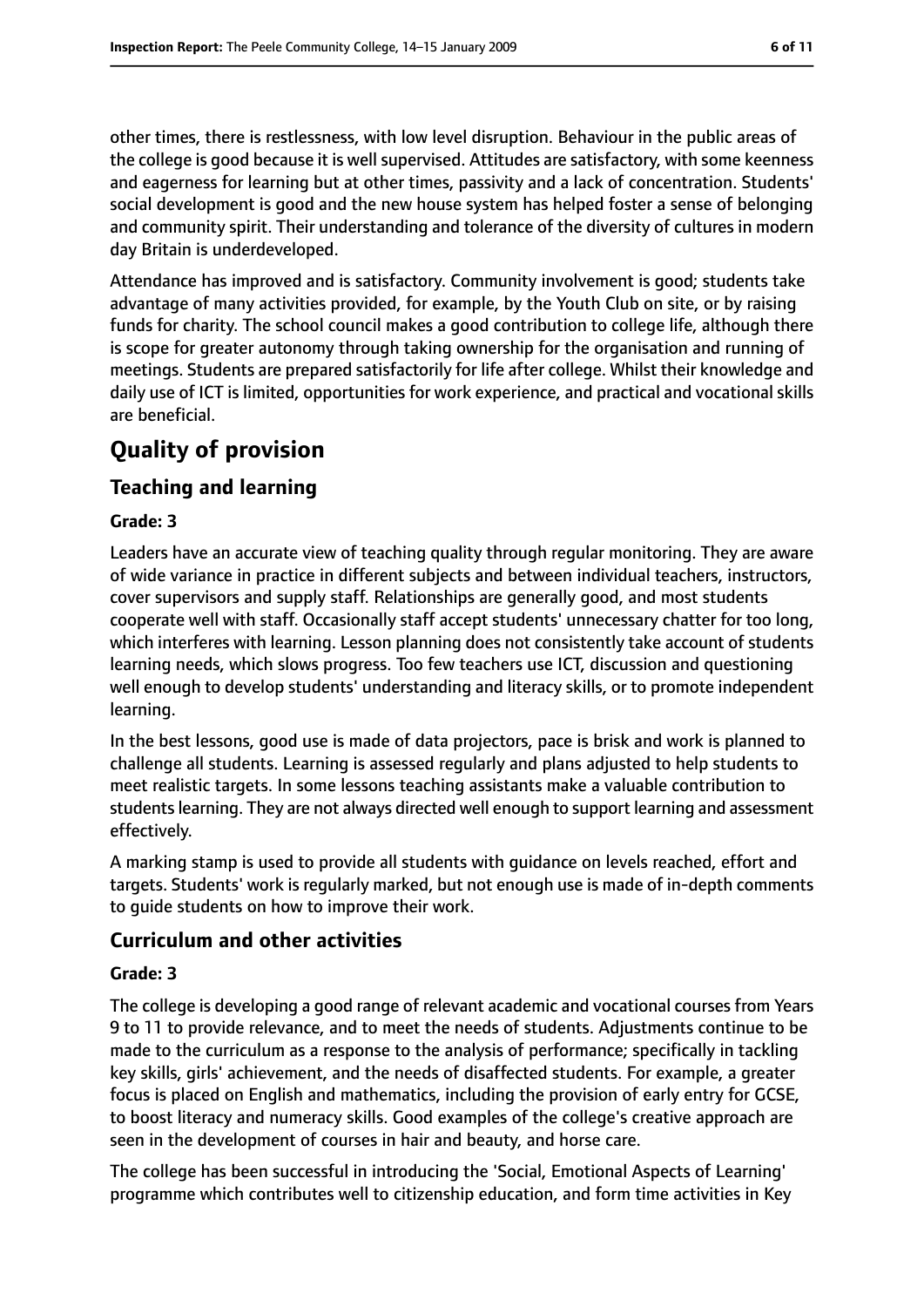Stage 3. Recent staff changes mean that statutory requirements for religious education are not met.

Provision for the extended day and a wide range of community based activities helps to extend and enhance the curriculum. Leaders recognise the potential of this initiative to strengthen community cohesion, and for better links with parents/carers. The college provides a good range of sporting, study and enrichment activities that are well supported by students despite the challenge of transport in such a wide rural catchment area.

#### **Care, guidance and support**

#### **Grade: 3**

Students are looked after well because of good pastoral care from a number of dedicated teams. Staff provide high quality support, guidance and advice which has seen many students with significant problems able to return successfully to their learning after troubled times. For example, there have been notable achievements in getting students with severe attendance problems back to college. All procedures to keep students safe and secure are in place. There has been a concerted effort to improve behaviour; students and parents recognise this. There is still work to be done in providing a uniform level of consistency in the way good behaviour is encouraged and poor behaviour handled.

The academic guidance students receive, helping them to reach higher standards, is satisfactory overall. Most students have a general idea of how well they are doing. Current guidance systems have not been in place long enough to make a sustained and consistent impact on standards. Academic guidance is good for Year 11 students. Guidance forstudents with learning difficulties and/or disabilities is satisfactory. Individual learning targets are too general, and combined with only half yearly assessments, have resulted in systems which are not regular or refined enough to chart progress and adapt work accordingly. Students for whom English is an additional language receive satisfactory support enabling them to progress at the same rate as other students. Regular and rigorous monitoring of their progress is at an early stage.

# **Leadership and management**

#### **Grade: 3**

The headteacher has been instrumental in promoting a culture of improvement and driving change to tackle underachievement. Roles and responsibilities are clearly defined, and lines of accountability established to strengthen the effectiveness of the senior leadership team. The leadership team have an open and accurate view of strengths and areas for improvement. Leaders recognise the need to broaden horizons through contributions to community cohesion, and to raise the aspirations of learners. The acquisition of specialist status for science is an indicator of the college's progress. Confidence is growing in the use of assessment information by subject leaders, with effective pairing arrangements to support new leaders. Senior leaders recognise the importance of retaining a high level of rigour and challenge to embed crucial quality assurance activities in order to secure more consistent learning opportunities and experiences for learners. Despite thorough evaluation and planning, capacity to improve is satisfactory due to the variation in standards, achievement and teaching across the college.

The college has been creative in extending the roles of support staff to strengthen support systems, and to lead the newly introduced house system. The decision to appoint instructors and cover supervisors is helping to provide greater stability in shortage areas.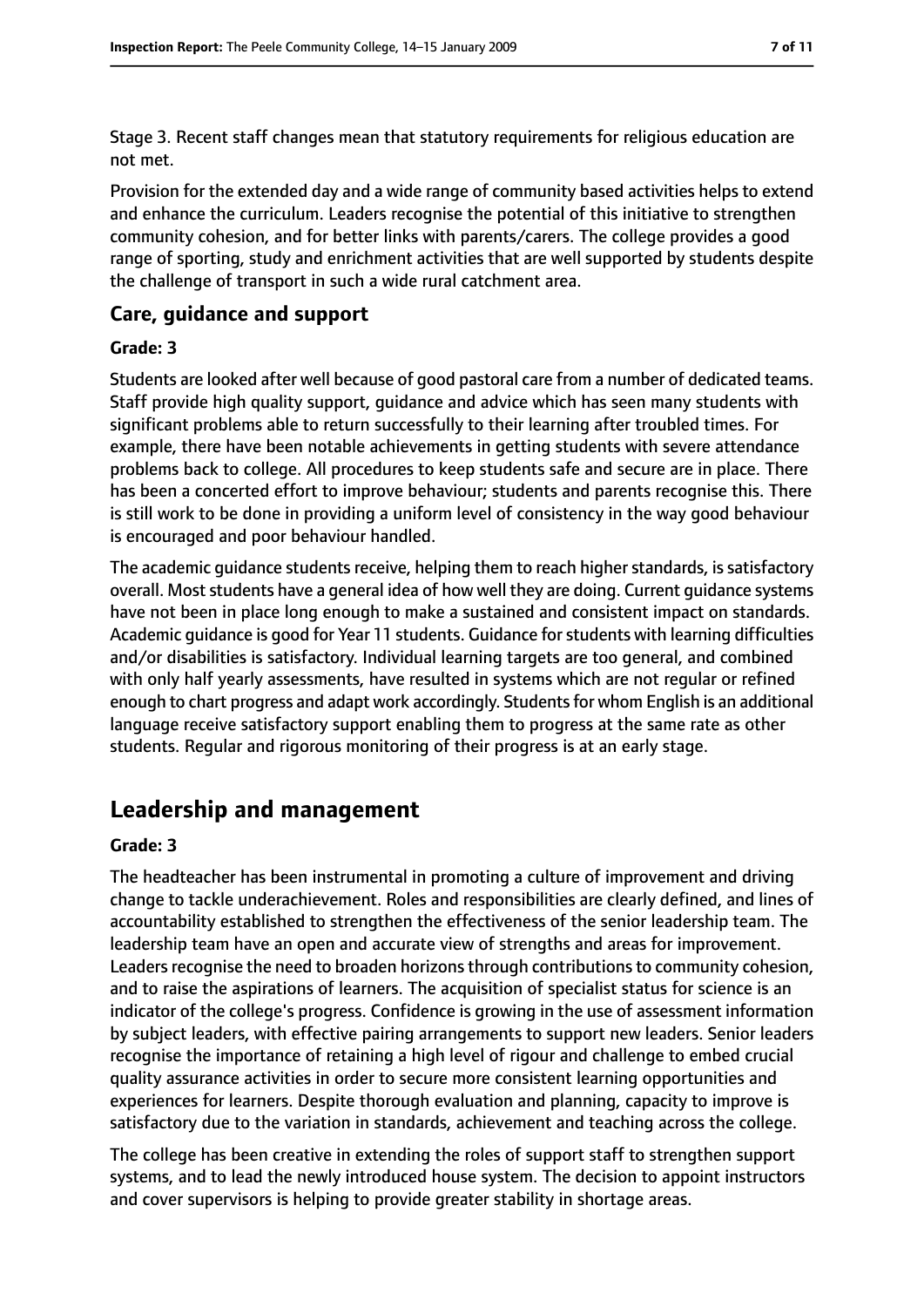**Any complaints about the inspection or the report should be made following the procedures set out in the guidance 'Complaints about school inspection', which is available from Ofsted's website: www.ofsted.gov.uk.**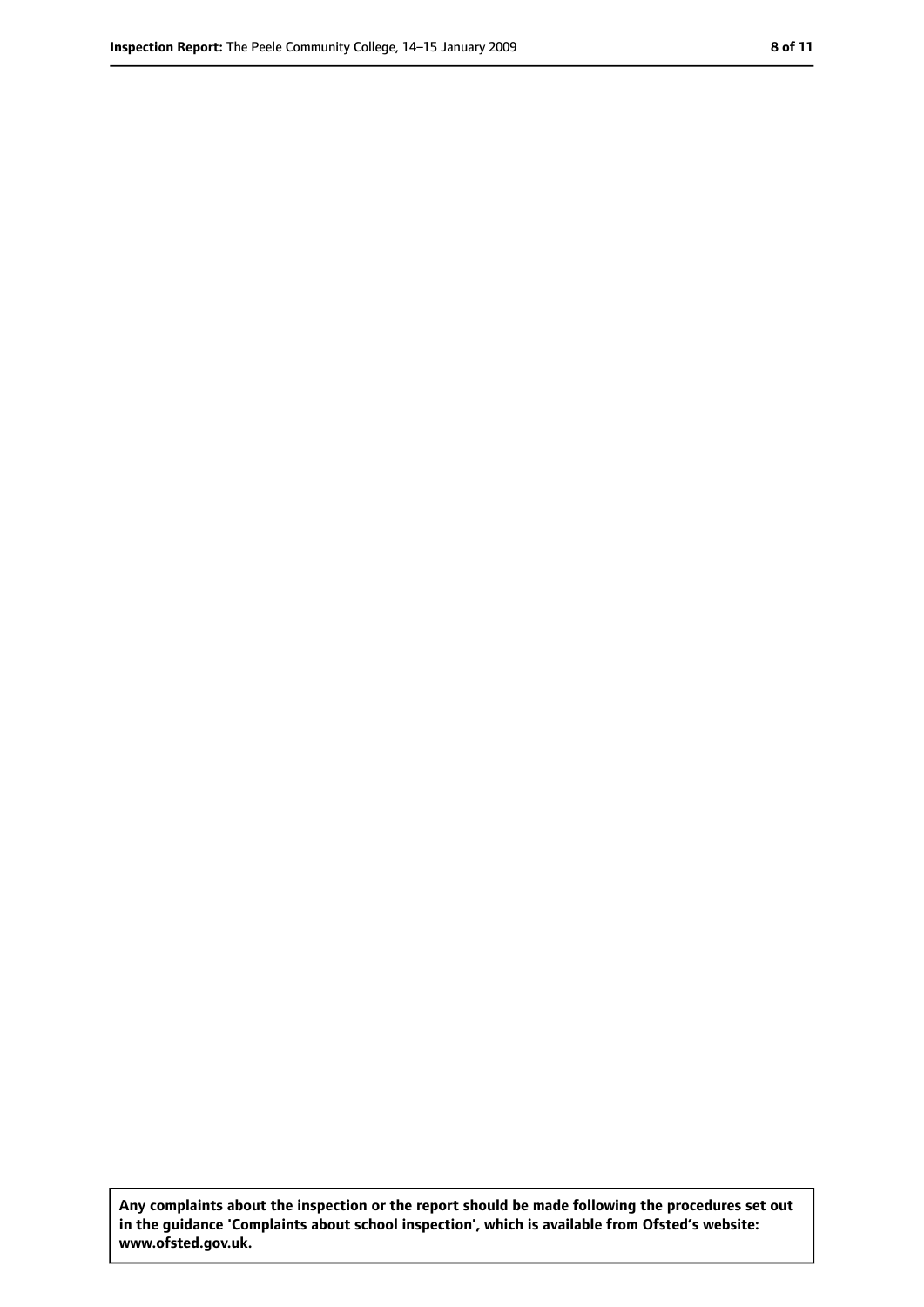# **Inspection judgements**

| Key to judgements: grade 1 is outstanding, grade 2 good, grade 3 satisfactory, and | School         |
|------------------------------------------------------------------------------------|----------------|
| grade 4 inadequate                                                                 | <b>Overall</b> |

#### **Overall effectiveness**

| How effective, efficient and inclusive is the provision of<br>education, integrated care and any extended services in meeting the<br>needs of learners? |     |
|---------------------------------------------------------------------------------------------------------------------------------------------------------|-----|
| Effective steps have been taken to promote improvement since the last<br>inspection                                                                     | Yes |
| How well does the school work in partnership with others to promote learners'<br>well being?                                                            |     |
| The capacity to make any necessary improvements                                                                                                         |     |

# **Achievement and standards**

| How well do learners achieve?                                                                                 |  |
|---------------------------------------------------------------------------------------------------------------|--|
| The standards' reached by learners                                                                            |  |
| How well learners make progress, taking account of any significant variations  <br>between groups of learners |  |
| How well learners with learning difficulties and/or disabilities make progress                                |  |

### **Annex A**

<sup>&</sup>lt;sup>1</sup>Grade 1 - Exceptionally and consistently high; Grade 2 - Generally above average with none significantly below average; Grade 3 - Broadly average to below average; Grade 4 - Exceptionally low.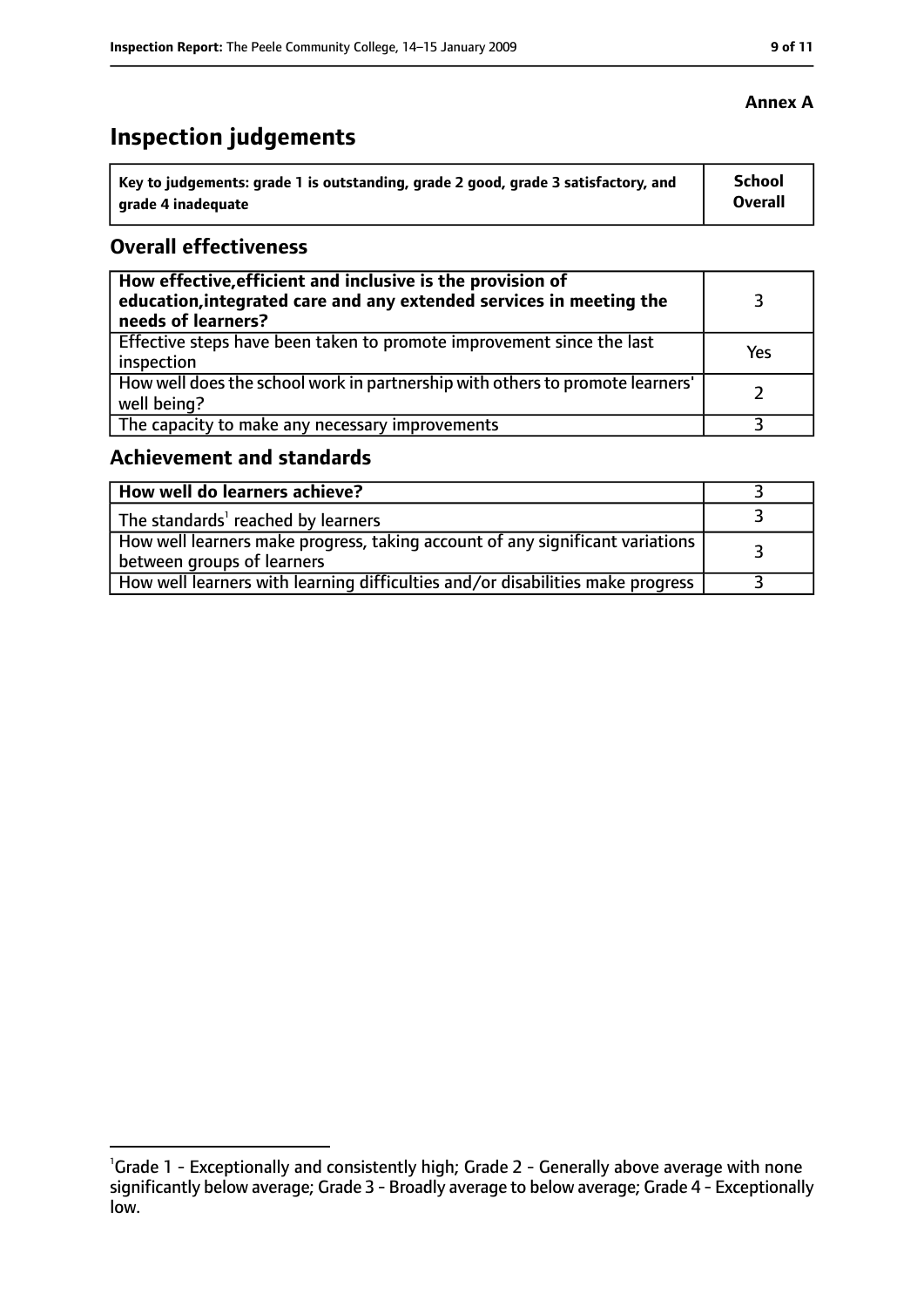# **Personal development and well-being**

| How good are the overall personal development and well-being of the<br>learners?                                 |  |
|------------------------------------------------------------------------------------------------------------------|--|
| The extent of learners' spiritual, moral, social and cultural development                                        |  |
| The extent to which learners adopt healthy lifestyles                                                            |  |
| The extent to which learners adopt safe practices                                                                |  |
| The extent to which learners enjoy their education                                                               |  |
| The attendance of learners                                                                                       |  |
| The behaviour of learners                                                                                        |  |
| The extent to which learners make a positive contribution to the community                                       |  |
| How well learners develop workplace and other skills that will contribute to<br>their future economic well-being |  |

# **The quality of provision**

| How effective are teaching and learning in meeting the full range of<br>learners' needs?                |  |
|---------------------------------------------------------------------------------------------------------|--|
| How well do the curriculum and other activities meet the range of needs and<br>  interests of learners? |  |
| How well are learners cared for, quided and supported?                                                  |  |

## **Leadership and management**

| How effective are leadership and management in raising achievement<br>and supporting all learners?                                              |     |
|-------------------------------------------------------------------------------------------------------------------------------------------------|-----|
| How effectively leaders and managers at all levels set clear direction leading<br>to improvement and promote high quality of care and education |     |
| How effectively leaders and managers use challenging targets to raise standards                                                                 | 3   |
| The effectiveness of the school's self-evaluation                                                                                               |     |
| How well equality of opportunity is promoted and discrimination eliminated                                                                      | 3   |
| How well does the school contribute to community cohesion?                                                                                      | 3   |
| How effectively and efficiently resources, including staff, are deployed to<br>achieve value for money                                          | 3   |
| The extent to which governors and other supervisory boards discharge their<br>responsibilities                                                  |     |
| Do procedures for safequarding learners meet current government<br>requirements?                                                                | Yes |
| Does this school require special measures?                                                                                                      | No  |
| Does this school require a notice to improve?                                                                                                   | No  |